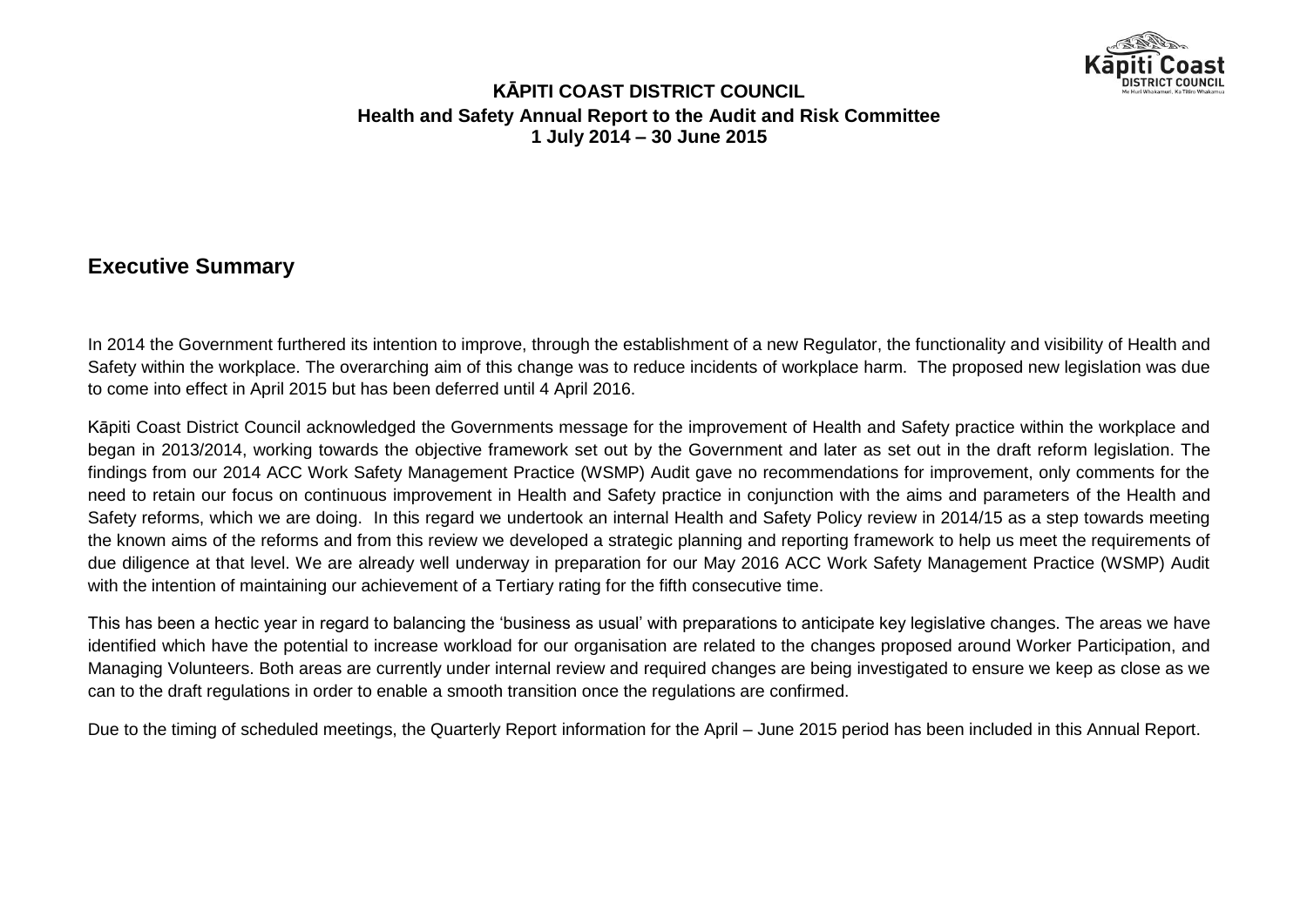

#### **2014/2015 Key Achievements**

- Development and integration of an organization wide Working Alone Policy
- Internal H&S auditing process was developed further for roll out across the organisation
- A successful Contractor H&S pre-qualification process has been embedded
- A revised Bullying and Harassment Prevention Policy was drafted for consultation
- Effective Incident Investigations and Reports for two Serious Harm notifications resulting in positive feedback from WorkSafe NZ
- Continuous improvements to help better position our Council in readiness for the H&S reform expectations

#### **2015/2016 Work Programme**

- Ongoing focus on continuous improvement which will position the Council to effectively manage and transition changes required under the new legislation
- Develop and introduce a revised Worker Participation Process that meets the requirements of the new legislation
- Commence a review of the PPE distribution policy and process
- Introduce the revised Bullying and Harassment Prevention policy, including education and awareness
- Further explore options for new or revised employee health monitoring and health initiatives programmes

**Jill Dallinger** Health & Safety Advisor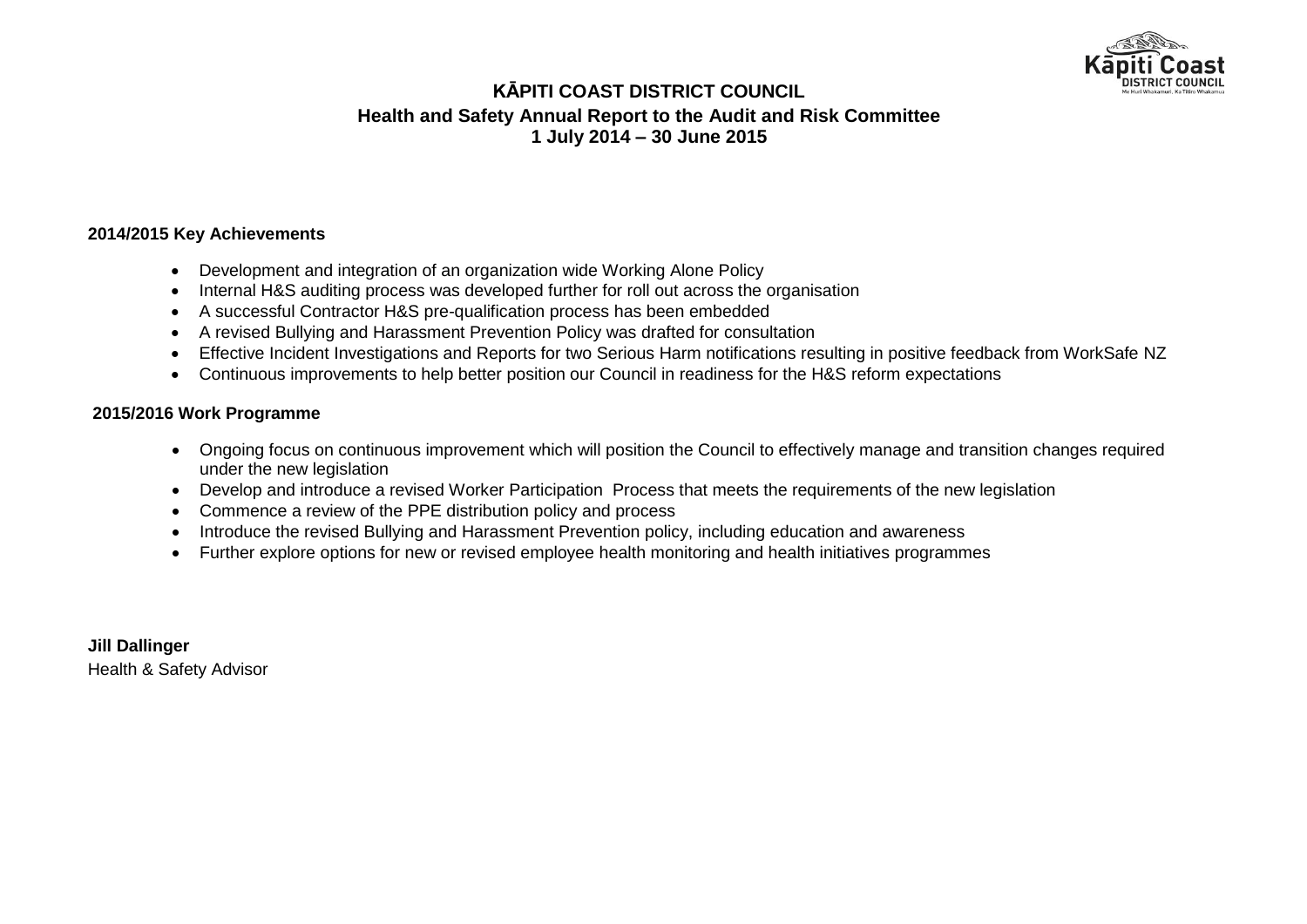

| <b>Subject</b>                                         | <b>Status</b>                                                                                                                                                                                                                                                                                                         | <b>Comment on Subject</b>                                                                                                                                                                                                                                                                                                                 | <b>Evidence Available (if required)</b>                                                       |
|--------------------------------------------------------|-----------------------------------------------------------------------------------------------------------------------------------------------------------------------------------------------------------------------------------------------------------------------------------------------------------------------|-------------------------------------------------------------------------------------------------------------------------------------------------------------------------------------------------------------------------------------------------------------------------------------------------------------------------------------------|-----------------------------------------------------------------------------------------------|
| <b>Policy and Planning</b>                             |                                                                                                                                                                                                                                                                                                                       |                                                                                                                                                                                                                                                                                                                                           |                                                                                               |
| Health & Safety Plan                                   | The Council Health & Safety Operational<br>Plan runs annually from 1 July to 30 June to<br>coincide with the financial year.                                                                                                                                                                                          | 2014/2015 plan review is complete<br>2015/2016 plan draft has been<br>completed by the Health and Safety<br>Committee and is currently under review<br>by the Senior Leadership Team.                                                                                                                                                     | 2014/2015 H&S Objectives<br>2015/2016 draft H&S Objectives                                    |
| <b>H&amp;S Policy Review</b>                           | Health and Safety Policies undergo<br>continuous H&S Committee review as per the<br>approved schedule within the Health and<br>Safety Policy and also by the Senior<br>Leadership Team. All H&S Policies are<br>generally reviewed on a 3 yearly cycle or<br>earlier as required.                                     | All H&S policy and procedures are available to<br>staff via the staff intranet site. Understanding<br>policy provision is provided via trained H&S<br>representatives.                                                                                                                                                                    | Sample of Health and Safety Policy<br>and procedures on the Council's staff<br>intranet site. |
| <b>Working Alone Policy</b>                            | The Council has operated an Operational<br>area Working Alone Policy for many years.<br>The H&S Policy review identified a more<br>proactive approach was required to ensure<br>all areas of Council had appropriate provision<br>for employees who were tasked with working<br>alone or working in remote locations. | An organisational wide Working Alone Policy was<br>approved in May 2015 and supported by<br>communication to all staff<br>A review of this policy in terms of employee<br>understanding and practical effectiveness is<br>scheduled for Nov/Dec 2015. Following this<br>review, the policy will go into the three yearly<br>review cycle. | Working Alone Policy - Council's<br>staff intranet                                            |
| Bullying and<br><b>Harassment Prevention</b><br>Policy | Council has had an effective Harassment<br>Policy in place and in the spirit of continuous<br>improvement has broadened the scope to<br>encompass clear provisions for the<br>identification, prevention and management of<br>bullying situations in our work place.                                                  | Draft Policy completed and due for review by SLT<br>by September 2015. Delay in progressing the<br>policy to SLT has been the result of workload and<br>resource shortages.                                                                                                                                                               | Draft Bullying and Harassment<br>Prevention Policy available through<br>HR and H&S Committee  |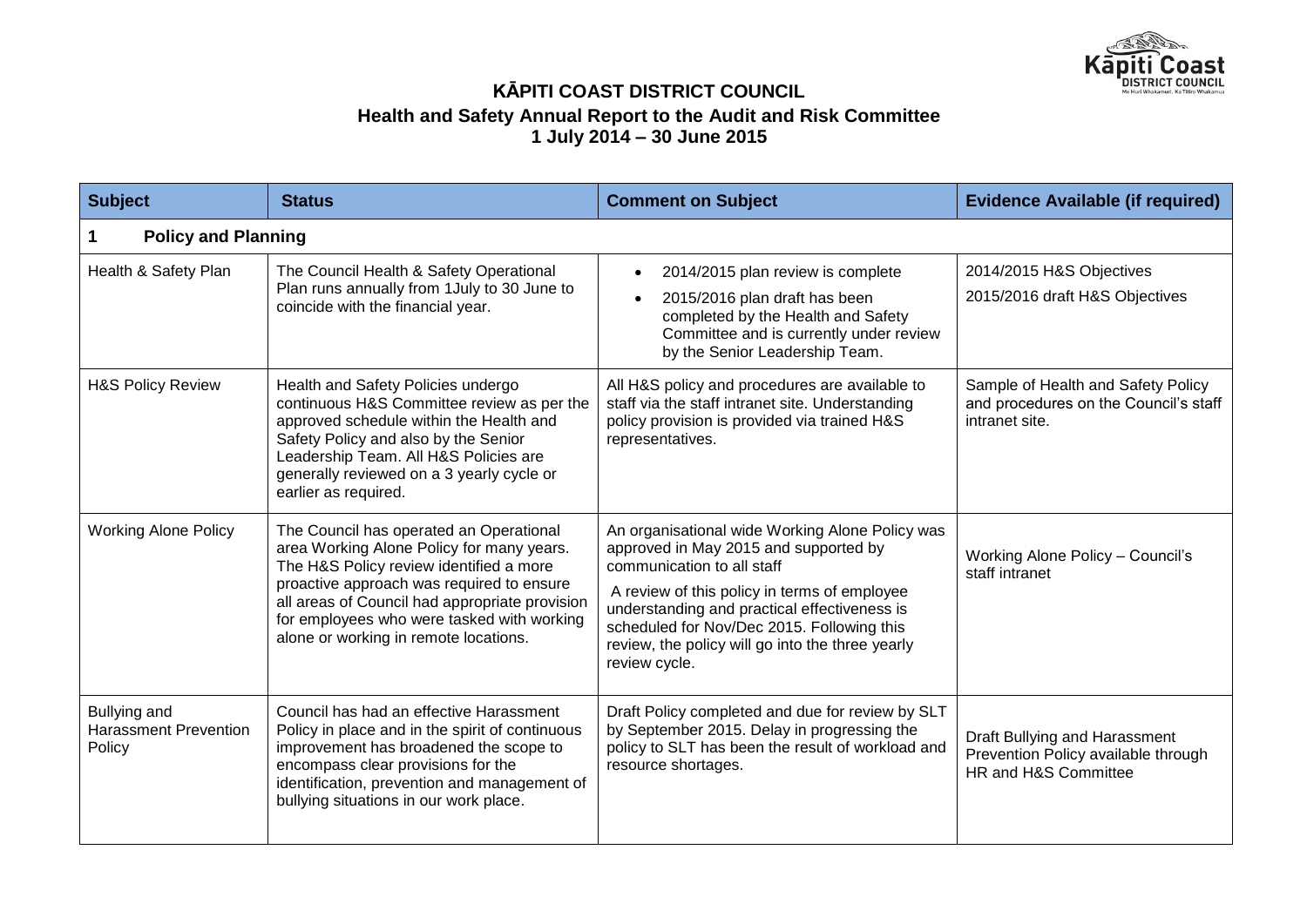

## **KĀPITI COAST DISTRICT COUNCIL**

#### **Health and Safety Annual Report to the Audit and Risk Committee**

**1 July 2014 – 30 June 2015**

| <b>Subject</b>                  | <b>Status</b>                                                                                                                                                                                                                                                                                                                                                                                                                 | <b>Comment on Subject</b>                                                                                                                                                                                                                                                                                                                                                                                                                                                                                                                                                                                                                                                                                                                                                                                                                                                                                                                                                                                  | <b>Evidence Available (if required)</b>                                                                       |
|---------------------------------|-------------------------------------------------------------------------------------------------------------------------------------------------------------------------------------------------------------------------------------------------------------------------------------------------------------------------------------------------------------------------------------------------------------------------------|------------------------------------------------------------------------------------------------------------------------------------------------------------------------------------------------------------------------------------------------------------------------------------------------------------------------------------------------------------------------------------------------------------------------------------------------------------------------------------------------------------------------------------------------------------------------------------------------------------------------------------------------------------------------------------------------------------------------------------------------------------------------------------------------------------------------------------------------------------------------------------------------------------------------------------------------------------------------------------------------------------|---------------------------------------------------------------------------------------------------------------|
| <b>Delivery</b><br>$\mathbf{2}$ |                                                                                                                                                                                                                                                                                                                                                                                                                               |                                                                                                                                                                                                                                                                                                                                                                                                                                                                                                                                                                                                                                                                                                                                                                                                                                                                                                                                                                                                            |                                                                                                               |
| <b>Hazard Management</b>        | Hazard Management is a continuous process<br>and the responsibility of each employee.<br>Each Council workplace site has a Significant<br>Hazard Register. These Registers are<br>reviewed annually and also reviewed post<br>incident. Identification of hazards is reviewed<br>by the H&S Committee who will make a<br>determination if a hazard requires inclusion<br>onto a site specific Significant Hazard<br>Register. | • 2014/2015 Hazard Plans reviewed by Site<br>Managers and Health and Safety Committee<br>in June/July 2014 and 2015<br>• Hazard Registers are placed on the Council's<br>staff intranet site for immediate accessibility<br>• Site Hazard Registers are discussed during<br>induction to any Council site<br>Internal Audit findings are reported back to the<br>Health and Safety Committee for<br>consideration/recommendations/follow up as<br>required                                                                                                                                                                                                                                                                                                                                                                                                                                                                                                                                                 | Sample Hazard Registers on sites<br>Hazard report forms on sites and<br>available on Council's staff intranet |
| Incident Management             | All employees are made aware that it is their<br>responsibility to report all near misses and<br>incidents. The information received is<br>recorded and stored within the Council's H&S<br>data base management system - Vault - and<br>trend reporting is provided to the CE and<br>Senior Leadership Team on a quarterly basis<br>and to Group Managers on a monthly basis.                                                 | In the 2014/2015 year we recorded a total of 300<br>incidents. This was an increase of 53 reported<br>incidents from the previous year. This increase in<br>reported incidents was expected due to our focus<br>on raising staff awareness and understanding<br>regarding the importance of reporting.<br>Of the 300 reported incident, 157 were employee<br>incidents, 140 were Third Party incidents (mainly<br>Pools and Libraries), and 3 were Contractor<br>incidents. Of the 140 Third Party incidents, 2<br>were Serious Harm - one toddler at the<br>Coastlands Aquatic Centre, and one elderly<br>customer at the Waikanae Library.<br>For the two Serious Harm incidents, in both<br>cases Worksafe NZ accepted the investigations<br>and subsequent remedies put in place by the<br>Council. WorkSafe NZ confirmed their<br>satisfaction with the manner and results from our<br>investigations and did not see the need to<br>undertake their own investigation or take any<br>further action. | Incident Statistical Data - Monthly<br>reports to Group Managers                                              |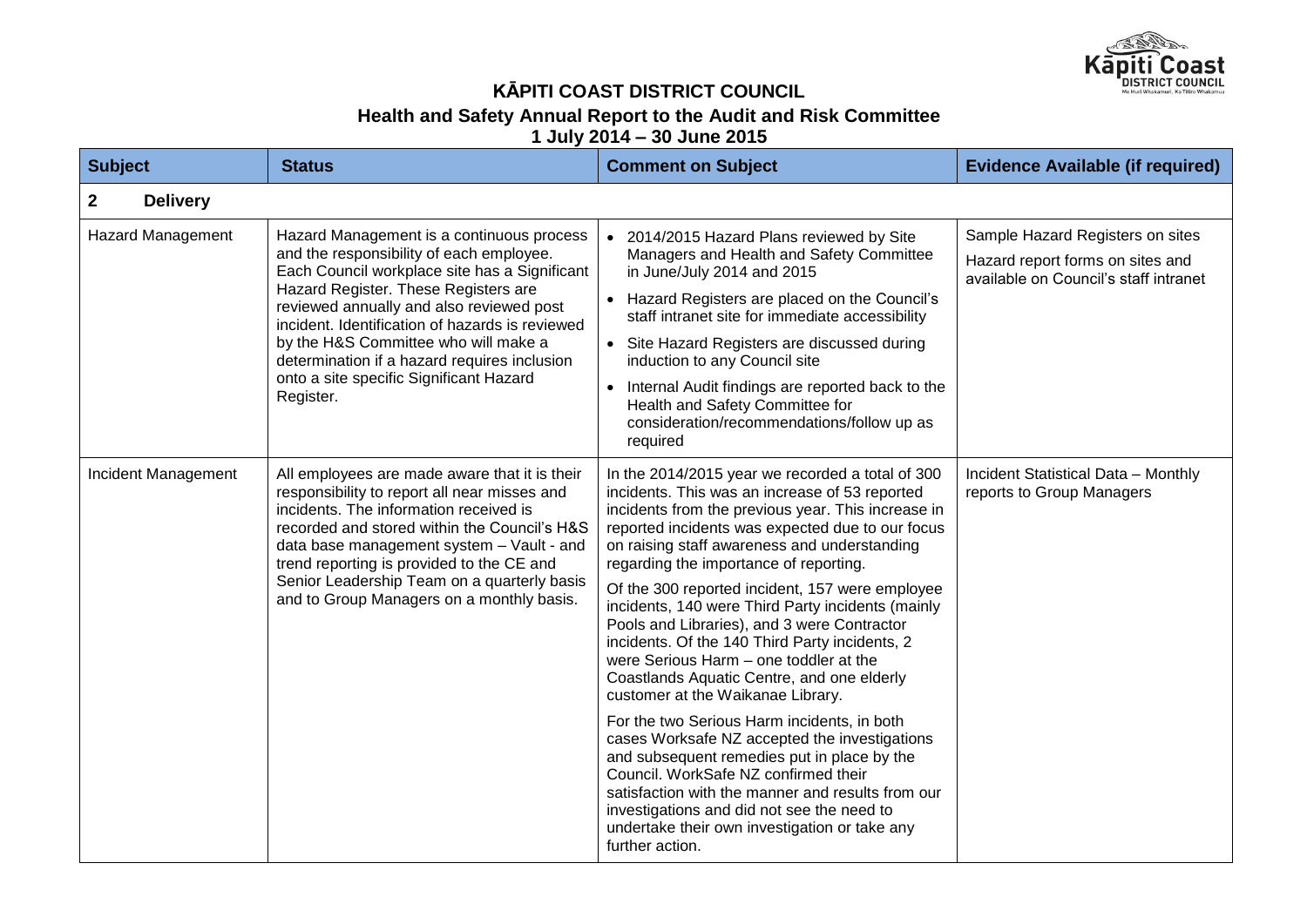

# **KĀPITI COAST DISTRICT COUNCIL**

#### **Health and Safety Annual Report to the Audit and Risk Committee**

**1 July 2014 – 30 June 2015**

| <b>Subject</b>                 | <b>Status</b>                                                                                                                                    | <b>Comment on Subject</b>                                                                                                                                                                                                                                                                                                                  | <b>Evidence Available (if required)</b>                                                          |
|--------------------------------|--------------------------------------------------------------------------------------------------------------------------------------------------|--------------------------------------------------------------------------------------------------------------------------------------------------------------------------------------------------------------------------------------------------------------------------------------------------------------------------------------------|--------------------------------------------------------------------------------------------------|
| H&S Investigations             | All incidents are investigated. All incidents<br>with Severity Rating 3-5 inclusive have the<br>investigations reported and presented to<br>SLT. | 300 H&S investigations were completed for this<br>period. Of these 12 were rated at Severity Level<br>3 and were reported directly to SLT.                                                                                                                                                                                                 | Incident Investigation information and<br>data held in Vault.                                    |
|                                | If the incident Severity Rating is:                                                                                                              |                                                                                                                                                                                                                                                                                                                                            |                                                                                                  |
|                                | Level 1-3, the investigation is carried out<br>by the Manager and forwarded to H & S<br>Advisor.                                                 |                                                                                                                                                                                                                                                                                                                                            |                                                                                                  |
|                                | Level 3-5 the investigation is generally<br>carried out by the H&S Advisor/Manager<br>and/or the H&S Representative.                             |                                                                                                                                                                                                                                                                                                                                            |                                                                                                  |
| Emergency<br>Management        | Council has effective general emergency<br>plans in place that are site specific and are<br>tested regularly.                                    | The emergency management plans incorporate<br>the following:<br>Fire<br><b>Emergency Evacuation</b><br>Earthquake provisions<br>Fire warden training                                                                                                                                                                                       | Individual Site Emergency Plans and<br>reviews of trail evacuation drills                        |
| Drug and Alcohol<br>Monitoring | Council administers a Drug and Alcohol<br>Policy for the dual purpose of Hazard<br>Management and Employee Health.                               | During this period 30 Pre-employment Drug and<br>Alcohol tests were carried out with no positive<br>results for the presence of drugs and/or alcohol.<br>No testing was required under the 'Reasonable<br>Cause' provision, and no testing was required<br>under the 'Post Critical Incident' provision of our<br>Drug and Alcohol Policy. | Drug and Alcohol Test Data<br>Drug and Alcohol Policy - available<br>on Council's staff intranet |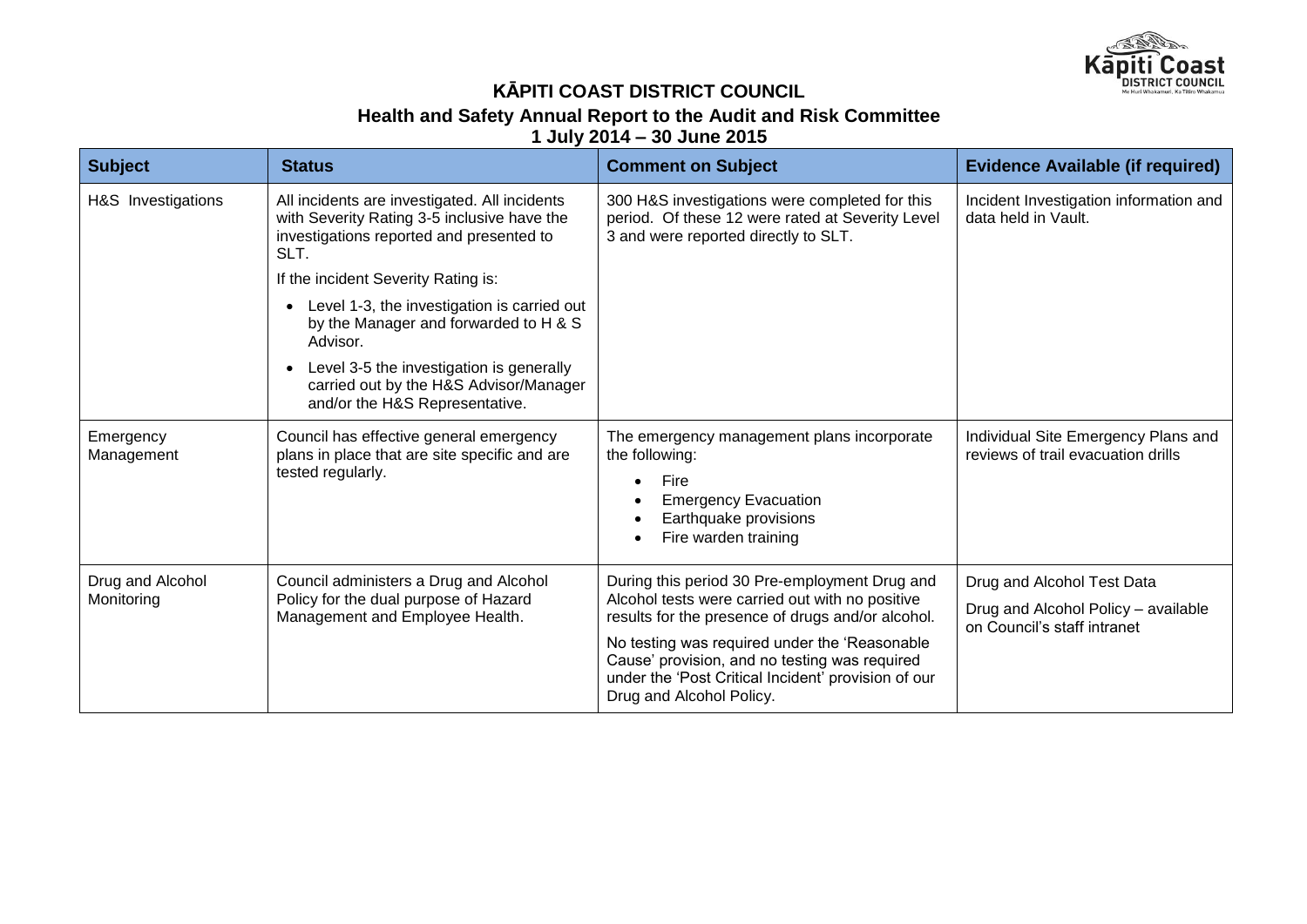

| <b>Subject</b>                      | <b>Status</b>                                                                                                                                                                                                                                                                                                     | <b>Comment on Subject</b>                                                                                                                                                                                                                                                                                                                                                                                                                                                                        | <b>Evidence Available (if required)</b>                      |
|-------------------------------------|-------------------------------------------------------------------------------------------------------------------------------------------------------------------------------------------------------------------------------------------------------------------------------------------------------------------|--------------------------------------------------------------------------------------------------------------------------------------------------------------------------------------------------------------------------------------------------------------------------------------------------------------------------------------------------------------------------------------------------------------------------------------------------------------------------------------------------|--------------------------------------------------------------|
| H &S Training                       | Not all training provided is specifically linked<br>to H&S as such, however, to help reduce<br>stress in the workplace, employers are<br>required to ensure employees are provided<br>with opportunities for adequate and<br>appropriate training to ensure they have the<br>knowledge required to do their jobs. | H & S Training undertaken this year includes but<br>is not limited to:<br><b>Comprehensive First Aid</b><br>H & S Representative Courses<br>Personal Safety in the work place<br><b>Disability Training</b><br>Apply Safe Work Practices<br>Drug and Alcohol Training<br><b>Grow Safe</b><br>Hazchem<br>Dangerous Goods Course<br><b>Confined Spaces</b><br>Post disaster building usability<br><b>Working At Heights</b>                                                                        | Training data base - Vault                                   |
| 3<br><b>Monitoring for Wellness</b> |                                                                                                                                                                                                                                                                                                                   |                                                                                                                                                                                                                                                                                                                                                                                                                                                                                                  |                                                              |
| Serious Harm                        | <b>Accident Reporting provisions for Serious</b><br>Harm are documented in our H&S Policy as<br>per the legislative guidelines and are<br>reported directly to the CE and Senior<br>Leadership Team.<br>Nil Serious harm this year in regard to<br>employee incidents.                                            | Council has reported two Serious Harm incidents<br>to Worksafe NZ during this period. Both were for<br>Third Party Events. (see previous section:<br>Incident Management).<br>In both cases Worksafe NZ accepted the<br>investigation and subsequent remedies put in<br>place by the Council. WorkSafe NZ confirmed<br>their satisfaction with the manner and results<br>from our investigations and did not see the need<br>to undertake their own investigation or take any<br>further action. | Serious Harm Events - data base<br>Worksafe NZ notifications |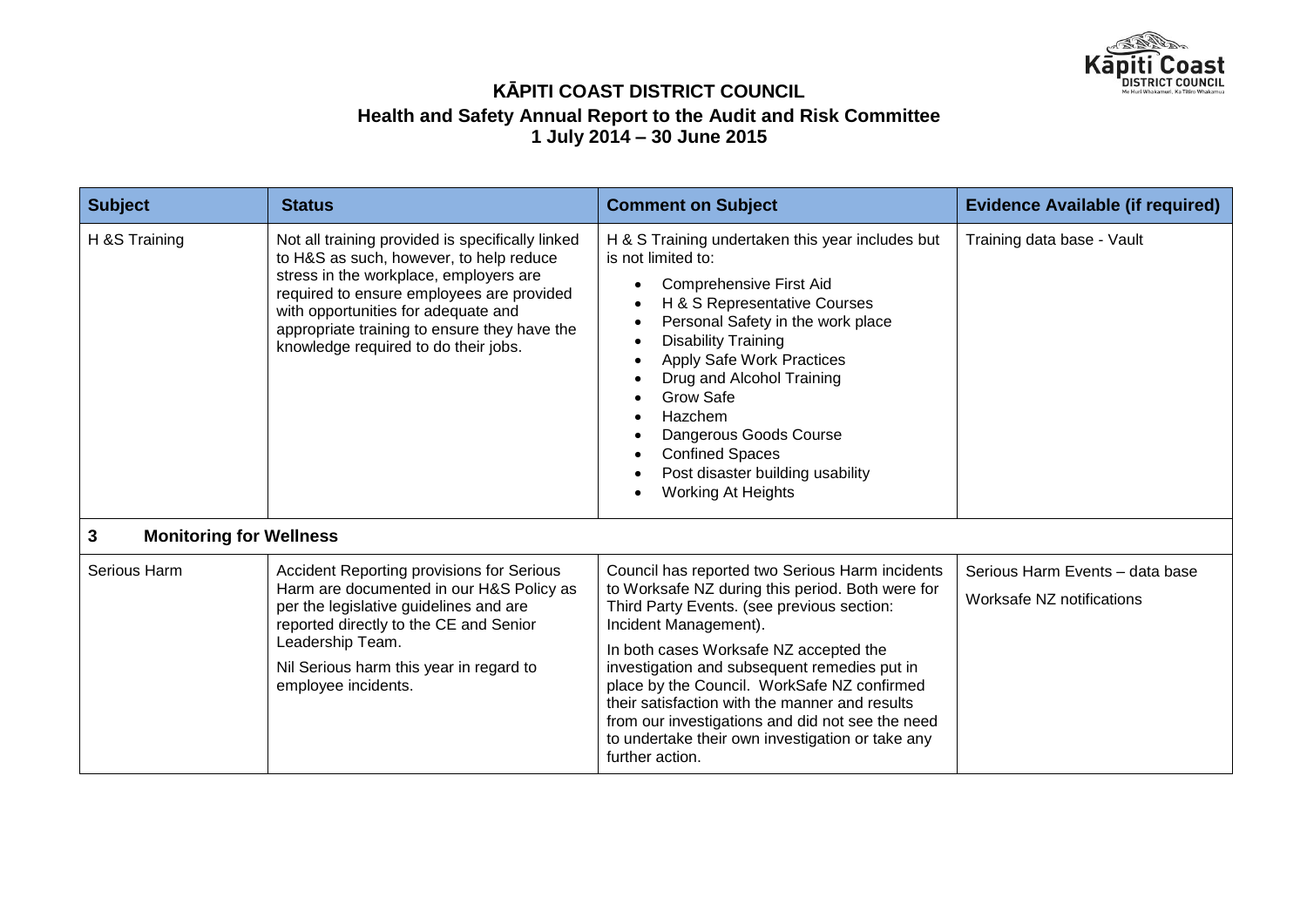

# **KĀPITI COAST DISTRICT COUNCIL Health and Safety Annual Report to the Audit and Risk Committee**

**1 July 2014 – 30 June 2015**

| <b>Subject</b>                 | <b>Status</b>                                                                                                                                                                                                                                          | <b>Comment on Subject</b>                                                                                                                                                                                                                                                                                                     | <b>Evidence Available (if required)</b> |
|--------------------------------|--------------------------------------------------------------------------------------------------------------------------------------------------------------------------------------------------------------------------------------------------------|-------------------------------------------------------------------------------------------------------------------------------------------------------------------------------------------------------------------------------------------------------------------------------------------------------------------------------|-----------------------------------------|
| <b>Health Absence Leave</b>    | Council recognizes the importance of<br>monitoring health absence leave as a critical<br>factor in determining the health of the<br>organization. Robust monitoring enables<br>trends to be identified and pre-emptive<br>measures to be put in place. | Data evaluation for this period indicates<br>employee sick leave has remained consistent<br>with that of the previous period. Due to a change<br>in payroll systems, we are not able to effectively<br>compare data earlier than for this last period.                                                                        | Health Absence Leave Data.              |
|                                |                                                                                                                                                                                                                                                        | Following a more stringent monitoring of leave<br>without pay (LWOP) requests, LWOP useage has<br>decreased overall.                                                                                                                                                                                                          |                                         |
|                                |                                                                                                                                                                                                                                                        | There has been a small increase in LWOP being<br>used for Sick Leave and also for Annual Leave<br>being used where there is no sick leave available.<br>As we continue to build our data on our new<br>reliable system, further investigation will continue<br>to identify trends and underlying reasons where<br>applicable. |                                         |
|                                |                                                                                                                                                                                                                                                        | ACC work related absence has increased and the<br>rationale for this increase is related to two<br>specific instances. Both are understood and<br>being well managed.                                                                                                                                                         |                                         |
| <b>Health Provision Uptake</b> | Council actively supports the provision of<br>Health initiatives for employees that will have<br>a positive impact on their health in the work<br>place.                                                                                               | For this period:<br>EAP - 24 Employees (46 hours)<br>Hearing Assessments - 68 employees<br><b>Work Station Assessments -</b><br>10 employees<br>Eye Examinations - 33 Employees<br>Gym Contribution - 2 Employees<br>Influenza Vaccinations - 69 Employees<br>Hepatitis A&B Vaccinations -<br>3 Employees                     | Vault database                          |